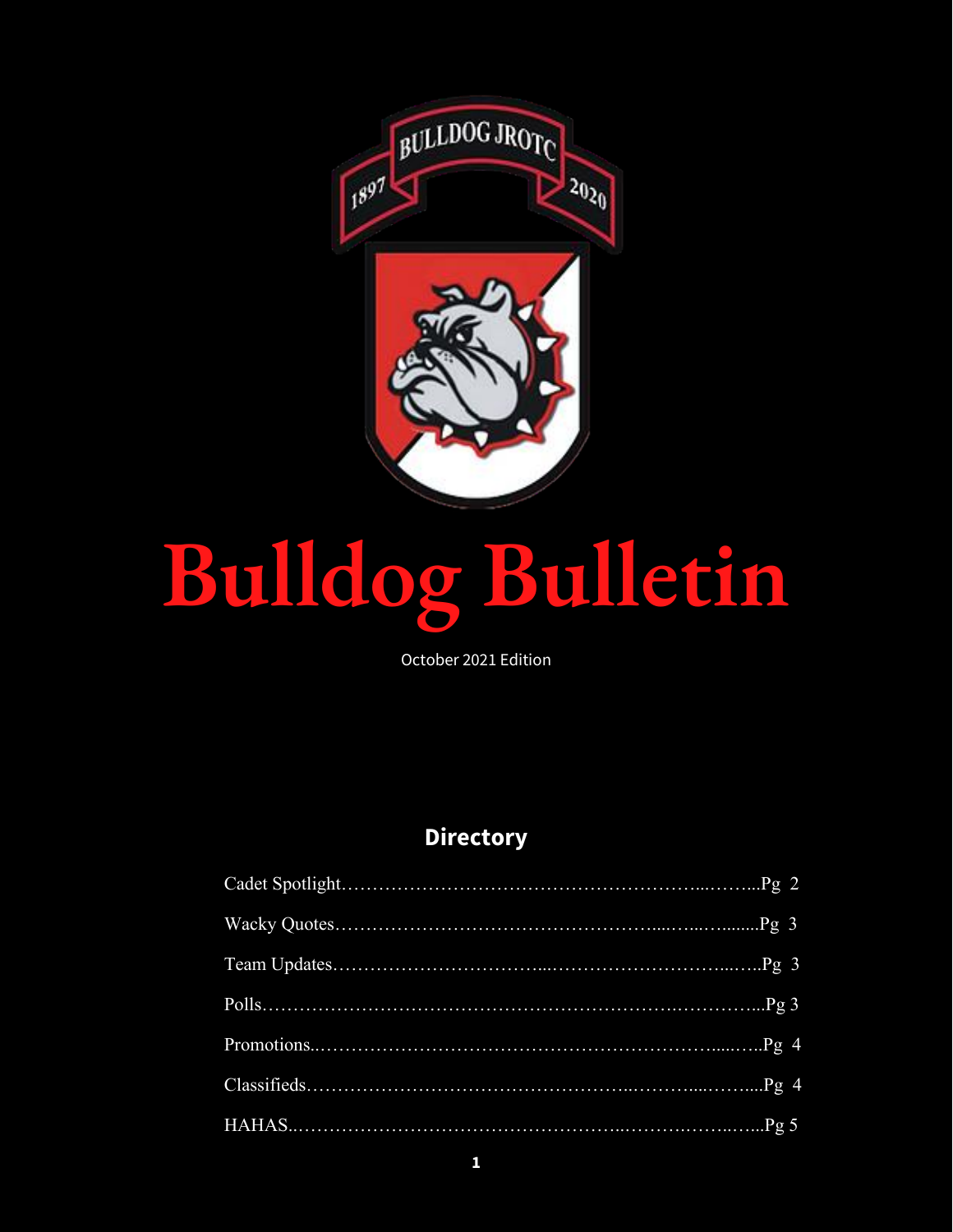#### **CADET SPOTLIGHT**

**Gabriella Acosta**



#### c/Sergeant Richard Sardello

Richard Sardello represented Alpha Company in our last Cadet of the Month Board, and is September's winner. He has worked hard in his spare time to learn everything he can to succeed in our program. Richard participates in a few teams and events such as color guards, raider team, and rifle team. We are excited to see what he is capable of and the things he will accomplish in the future!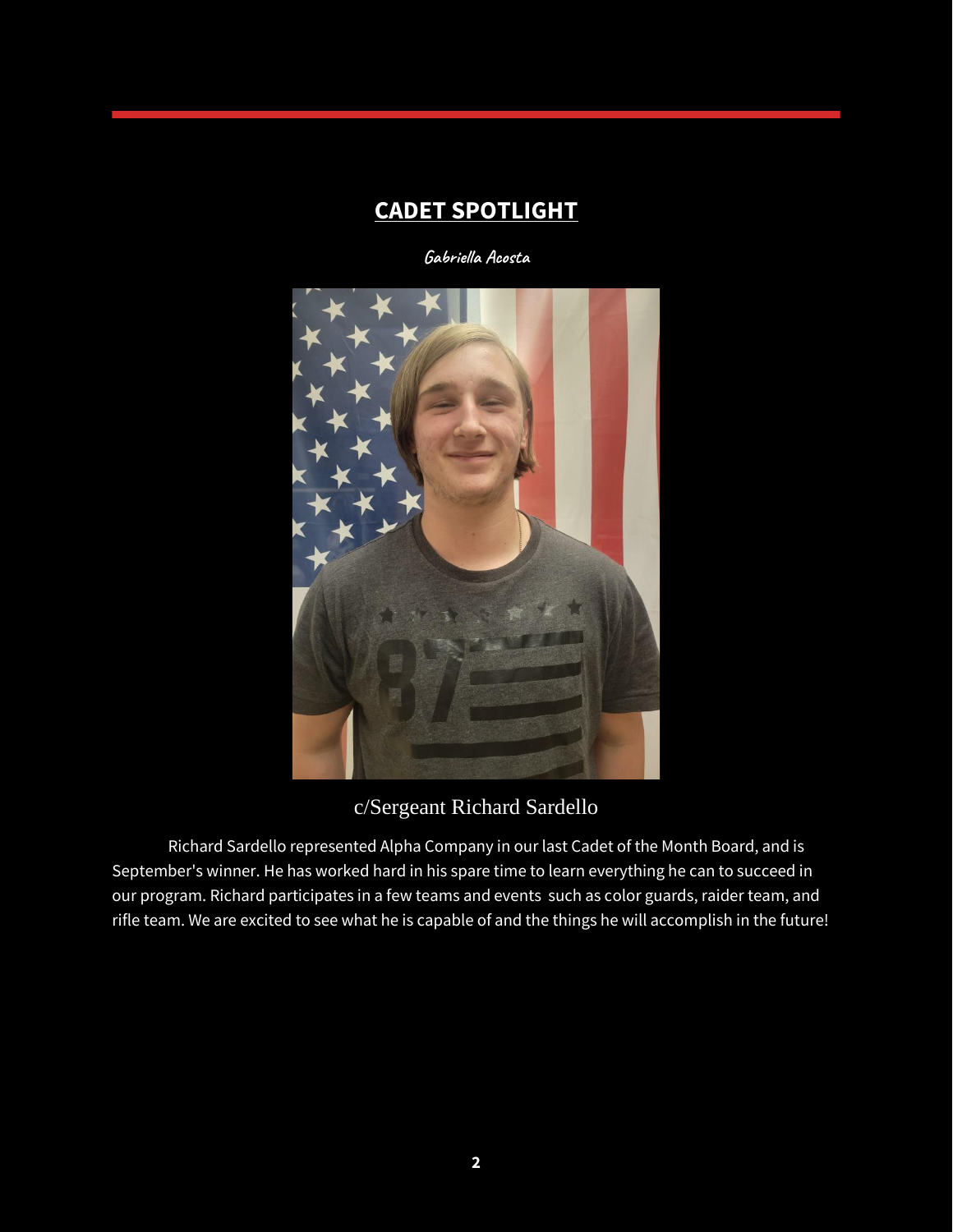#### **WACKY QUOTES**

**Ciara Reyes**

*"OMG I wish I didn't have skin" -Gabby "IDC IDC IDC IDC" -Kyrie "Hashtag one hundred thousand likes" -Demoss "Your face is dented" -Ms. Amaya "I'm on fleek and bussin" -Major "You need to S T O P" -Kyrie* 

## **TEAM UPDATES**

#### **Xavier Rael**

- Drill Teams: Will be looking for new members in spring
- Competition Color Guard: Will be looking for new members in November.
- Honor Guard: Is looking for new members, talk to Santana Reyes
- National Cyber League/Cyberstart/All other Cyber Teams:. NCL has begun
- JLAB Academic and Leadership: Message Kyrie Gruca and Gabby Acosta to join, practice starts at the end of the month
- Rifle Team: Practices are paused until Major Freeburg and Sergeant Demoss return
- Service Learning Project: Message Garrett Waldrep to join SLP

*If you would like to have your School Team/School Related/Extracurricular Activity put onto this list, please email - [ga5020@d60student.org](mailto:ga5020@d60student.org)*

# **POLLS**

#### **Gabriella Acosta**

Check out the Polls!

[Juice](https://docs.google.com/forms/d/e/1FAIpQLSfK12tVKtQCX5d0YRMBAEuOL9vFDEuFqHCV_aNMpkKZXsYoMw/viewform?usp=sf_link) [Music](https://docs.google.com/forms/d/e/1FAIpQLSd25hr3Wzt4XFGU5zNvzBloTYfZC69o4ZKqppQVEMukCn-eGw/viewform?usp=sf_link)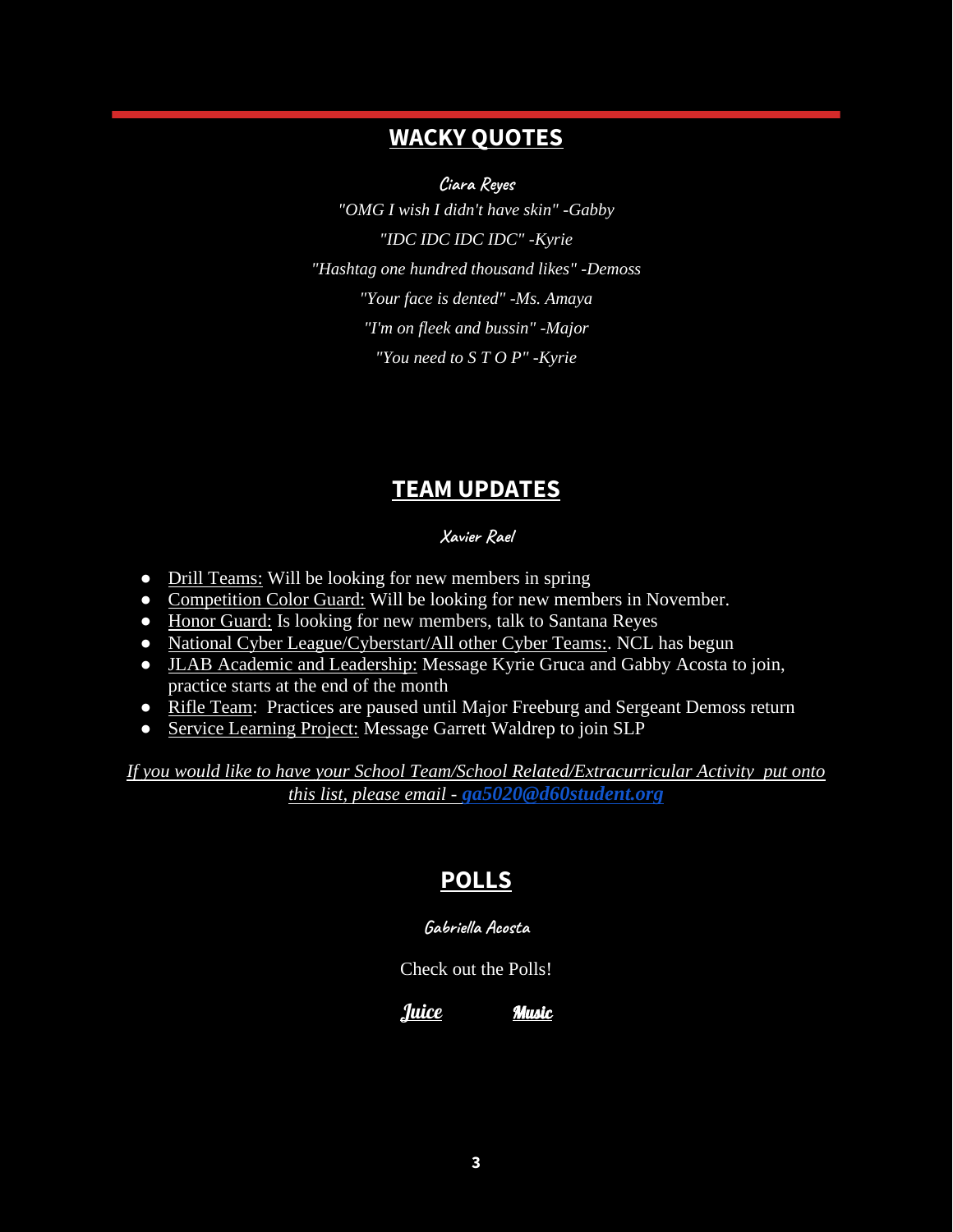#### **PROMOTIONS**

**Gabriella Acosta**

*Promotions:*

Julian Perez, Alpha Company: Promotion from c/1st Lieutenant to c/Captain

Richard Sardello, Alpha Company: Promotion from c/Private to c/Sergeant

# **CLASSIFIEDS**

**Ciara Reyes**

**Cyberdogs is looking for new members, if you're interested please contact Santana Reyes: sr1482@d60student.org or come into the JROTC room afterschool on Tuesday or Thursday.**

**Ceremonial Color Guard and Honor Guard are looking for people to perform during football games and assemblies. Please contact Ciara Reyes for more info about Honor Guard: cr1481@d60student.org or Michael Lamb for Color Guard: ml7815@d60student.org**

**If you are a sophomore or Junior looking for a leadership position and more important skills then SLP might be the team for you! Please contact Garrett Waldrep if you are interested: [gw0692@d60student.org](mailto:gw0692@d60student.org)**

#### **HAHAS**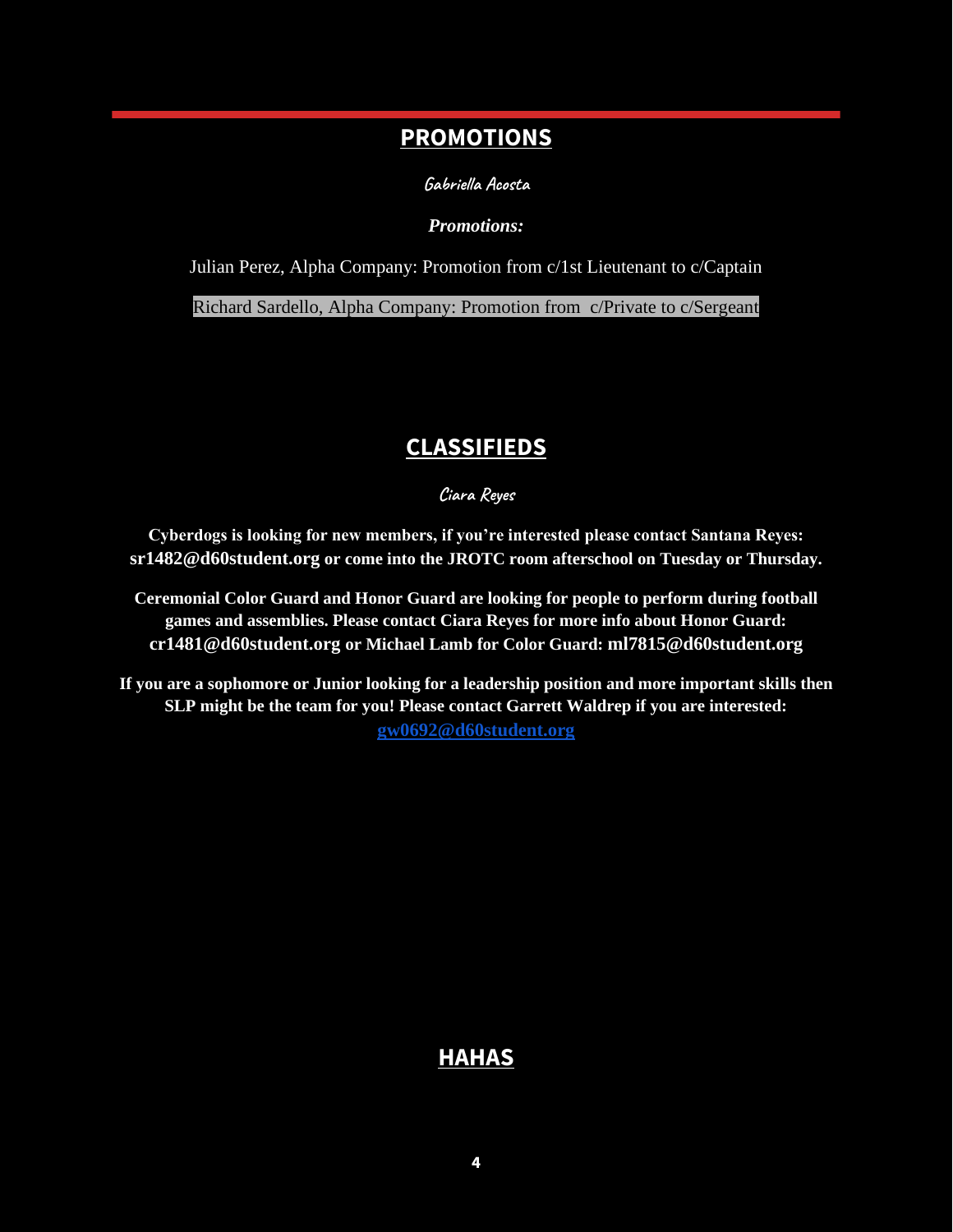

Context: While I (Gabby) was getting my wisdom teeth out, I was gassed up and waiting for them to cut my gums open. To entertain myself I imagined many things, including the thought of our beloved Major dancing in front of a flashy background,



# **Comments?**

**If you have any questions, comments or concerns, please contact ga5020@d60student.org!**

## **A VERY BIG THANK YOU!**